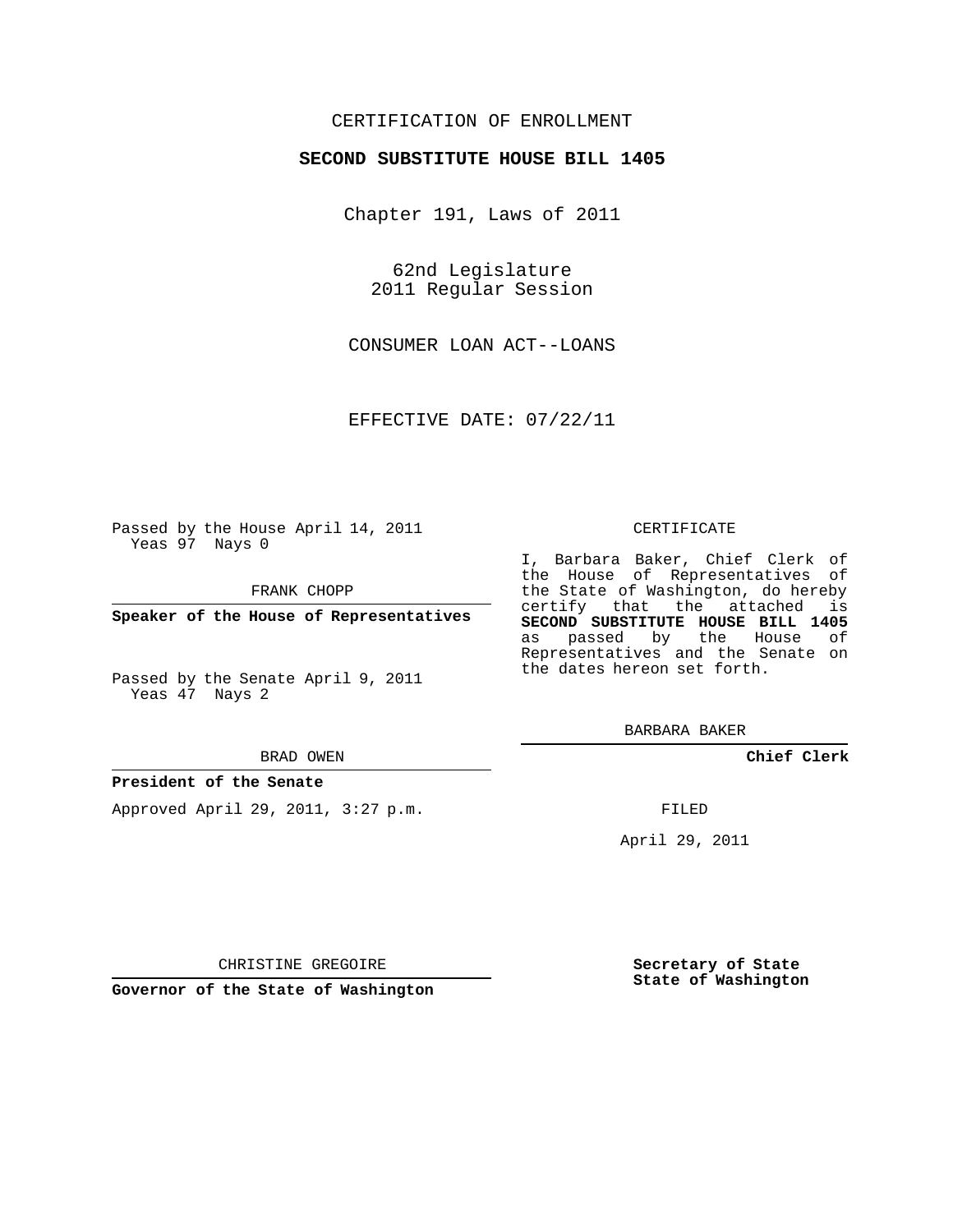# **SECOND SUBSTITUTE HOUSE BILL 1405** \_\_\_\_\_\_\_\_\_\_\_\_\_\_\_\_\_\_\_\_\_\_\_\_\_\_\_\_\_\_\_\_\_\_\_\_\_\_\_\_\_\_\_\_\_

\_\_\_\_\_\_\_\_\_\_\_\_\_\_\_\_\_\_\_\_\_\_\_\_\_\_\_\_\_\_\_\_\_\_\_\_\_\_\_\_\_\_\_\_\_

AS AMENDED BY THE SENATE

Passed Legislature - 2011 Regular Session

# **State of Washington 62nd Legislature 2011 Regular Session**

**By** House General Government Appropriations & Oversight (originally sponsored by Representatives Kirby, Kelley, Ladenburg, Darneille, Ryu, Stanford, and Jinkins)

READ FIRST TIME 02/22/11.

1 AN ACT Relating to loans made under the consumer loan act; amending 2 RCW 31.04.027; and reenacting and amending RCW 31.04.025.

3 BE IT ENACTED BY THE LEGISLATURE OF THE STATE OF WASHINGTON:

 4 **Sec. 1.** RCW 31.04.025 and 2009 c 311 s 1 and 2009 c 120 s 3 are 5 each reenacted and amended to read as follows:

 (1) Each loan made to a resident of this state by a licensee, or 7 <u>persons subject to this chapter,</u> is subject to the authority and restrictions of this chapter, unless such loan is made under the authority of chapter 63.14 RCW.

10 (2) This chapter does not apply to the following:

 (a) Any person doing business under, and as permitted by, any law of this state or of the United States relating to banks, savings banks, trust companies, savings and loan or building and loan associations, or credit unions;

15 (b) Entities making loans under chapter 19.60 RCW (pawnbroking);

16 (c) Entities making loans under chapter 63.14 RCW (retail 17 installment sales of goods and services);

18 (d) Entities making loans under chapter 31.45 RCW (check cashers 19 and sellers);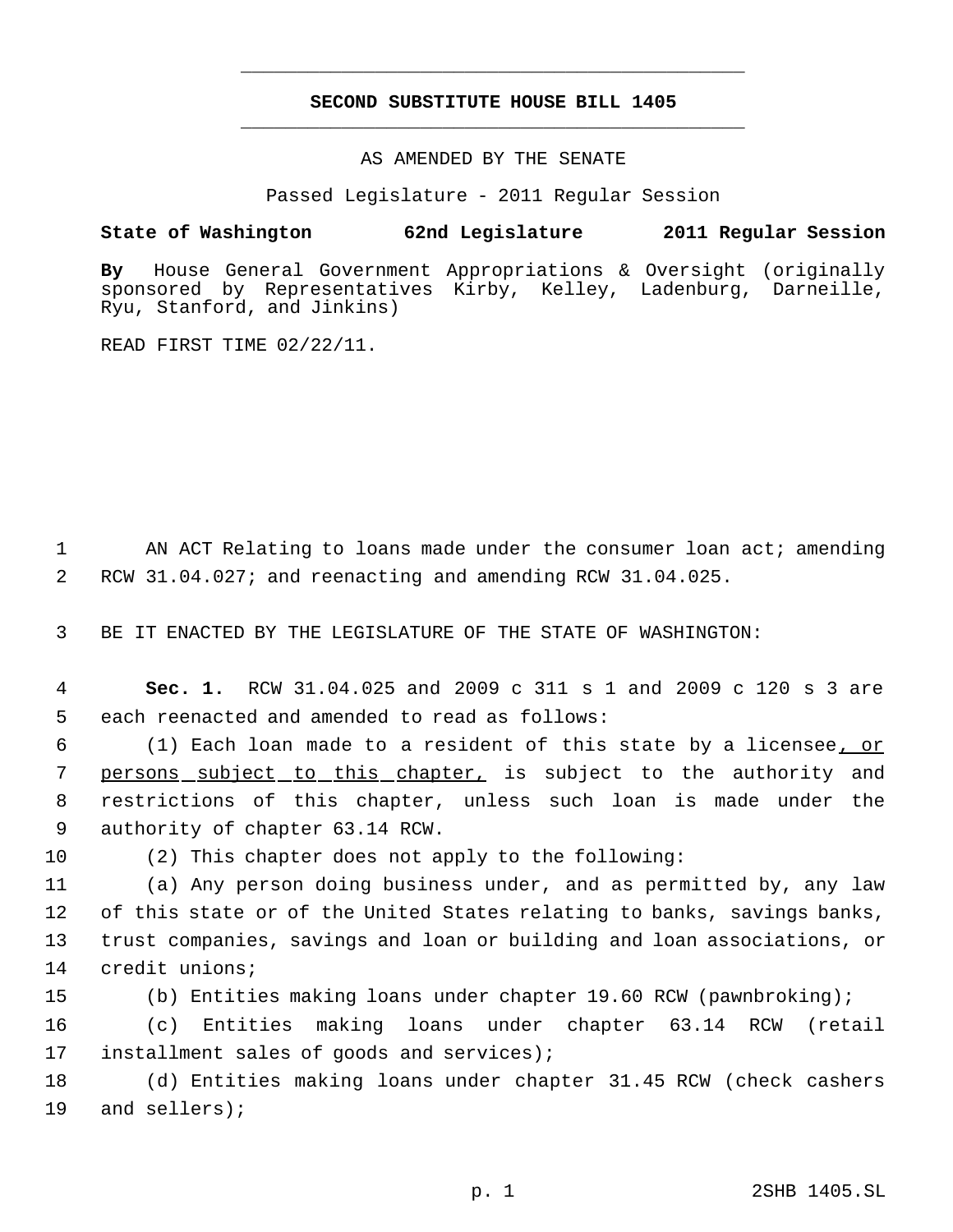1 (e) Any person making ((<del>loans</del>)) a loan primarily for business, 2 commercial, or agricultural purposes( $(-e^+e^+$ )) unless the loan is secured by a lien on the borrower's primary residence;

 (f) Any person making loans made to government or government 5 agencies or instrumentalities( $(\tau)$ ) or making loans to organizations as defined in the federal truth in lending act;

7 ( $(\{\text{f}\})$ ) (q) Entities making loans under chapter 43.185 RCW (housing trust fund);

9 ( $(\frac{1}{9})$ ) (h) Entities making loans under programs of the United States department of agriculture, department of housing and urban development, or other federal government program that provides funding or access to funding for single-family housing developments or grants to low-income individuals for the purchase or repair of single-family 14 housing; ((and

15 (h)) (i) Nonprofit housing organizations making loans, or loans 16 made, under housing programs that are funded in whole or in part by 17 federal or state programs if the primary purpose of the programs is to assist low-income borrowers with purchasing or repairing housing or the development of housing for low-income Washington state residents; and

20 (j) Entities making loans which are not residential mortgage loans under a credit card plan.

 (3) The director may, at his or her discretion, waive applicability of the consumer loan company licensing provisions of this chapter to other persons, not including individuals subject to the S.A.F.E. act, 25 making or servicing loans when the director determines it necessary to facilitate commerce and protect consumers. The director may adopt rules interpreting this section.

 **Sec. 2.** RCW 31.04.027 and 2001 c 81 s 3 are each amended to read as follows:

 It is a violation of this chapter for a licensee, its officers, directors, employees, or independent contractors, or any other person subject to this chapter to:

 (1) Directly or indirectly employ any scheme, device, or artifice to defraud or mislead any borrower, to defraud or mislead any lender, or to defraud or mislead any person;

 (2) Directly or indirectly engage in any unfair or deceptive practice toward any person;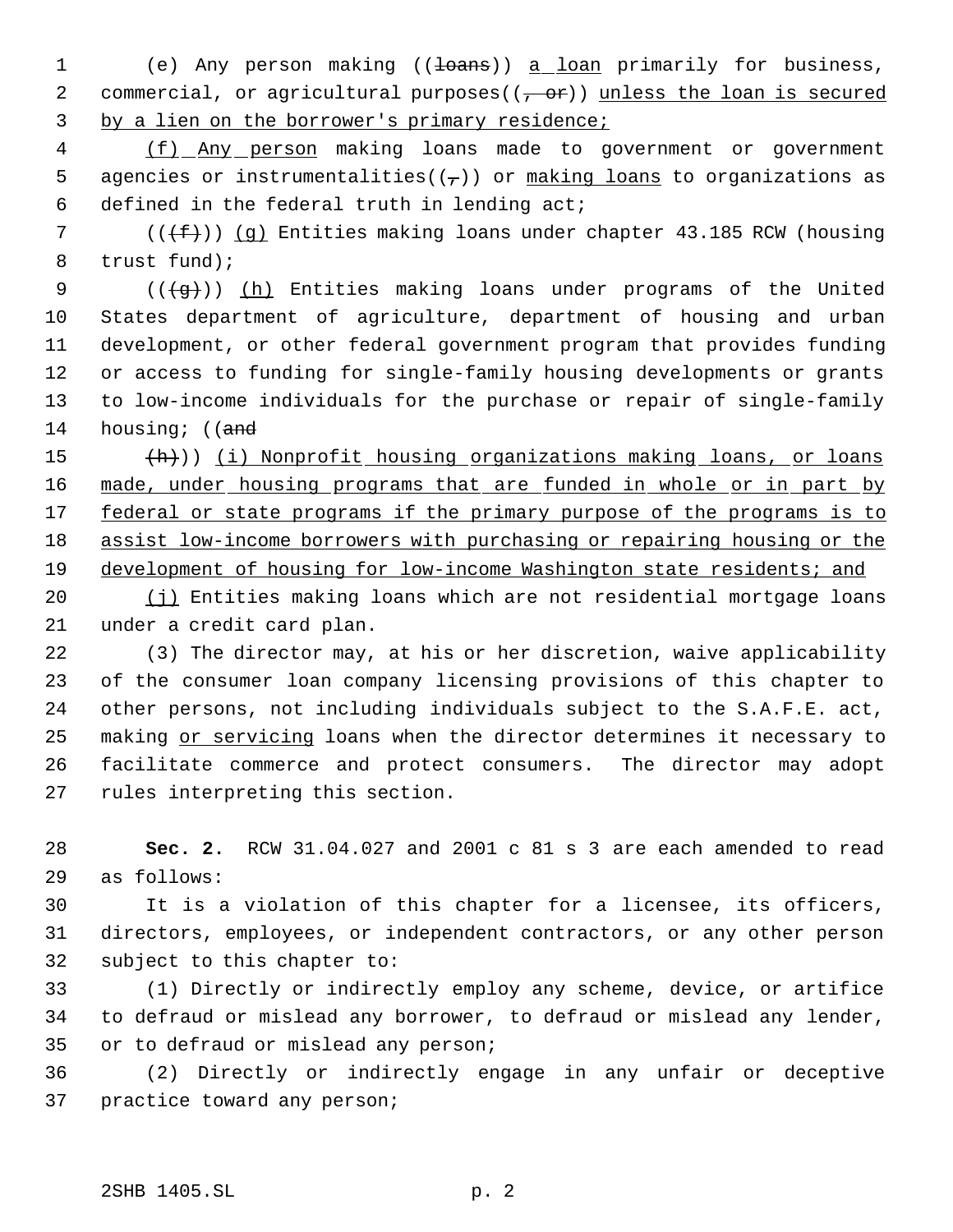(3) Directly or indirectly obtain property by fraud or misrepresentation;

 (4) Solicit or enter into a contract with a borrower that provides in substance that the consumer loan company may earn a fee or commission through the consumer loan company's best efforts to obtain a loan even though no loan is actually obtained for the borrower;

 (5) Solicit, advertise, or enter into a contract for specific interest rates, points, or other financing terms unless the terms are actually available at the time of soliciting, advertising, or contracting;

 (6) Fail to make disclosures to loan applicants as required by RCW 31.04.102 and any other applicable state or federal law;

 (7) Make, in any manner, any false or deceptive statement or representation with regard to the rates, points, or other financing terms or conditions for a residential mortgage loan or engage in bait and switch advertising;

 (8) Negligently make any false statement or knowingly and willfully make any omission of material fact in connection with any reports filed with the department by a licensee or in connection with any investigation conducted by the department;

 (9) Make any payment, directly or indirectly, to any appraiser of a property, for the purposes of influencing the independent judgment of 23 the appraiser with respect to the value of the property;  $((\theta \cdot \mathbf{r}))$ 

24 (10) Accept from any borrower at or near the time a loan is made and in advance of any default an execution of, or induce any borrower 26 to execute, any instrument of conveyance, not including a mortgage or 27 deed of trust, to the lender of any ownership interest in the borrower's primary residence that is the security for the borrower's loan;

 (11) Obtain at the time of closing a release of future damages for usury or other damages or penalties provided by law or a waiver of the provisions of this chapter; or

 (12) Advertise any rate of interest without conspicuously disclosing the annual percentage rate implied by that rate of interest or otherwise fail to comply with any requirement of the truth in lending act, 15 U.S.C. Sec. 1601 and regulation Z, 12 C.F.R. Sec. 226, the real estate settlement procedures act, 12 U.S.C. Sec. 2601 and regulation X, 24 C.F.R. Sec. 3500, or the equal credit opportunity act,